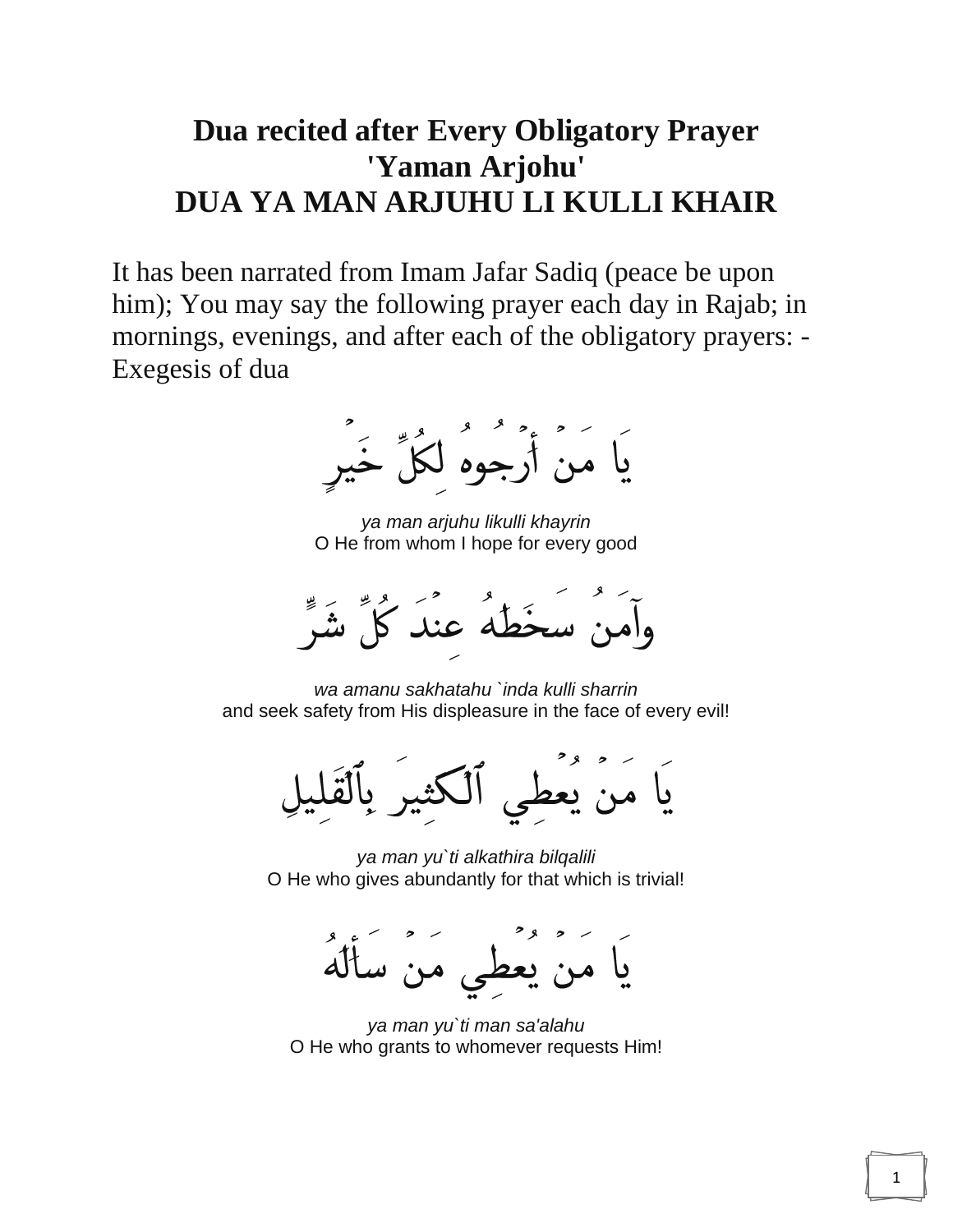يَا مَنْ يَعْطَي مَنْ لَمْ يَسْأَلُهُ وَمَنْ لَمْ يَعْرِفُهُ

*ya man yu`ti man lam yas'alhu wa man lam ya`rifhu* O He Who gives those who do not ask Him and do not recognize Him

ىئنا منه ور-

*tahannunan minhu wa rahmatan* out of His kindness and mercifulness!

إِيَاكَ جِمِيعُ خَ ىمس

*a`tini bimas'alati iyyaka jami`a khayri alddunya* (Please do) give me, by virtue of my petition to You, all the welfare of the world

*wa jami`a khayri al-akhirati* and all the welfare of the Hereafter

عنی بم اقاك ۏ

*wasrif `anni bimas'alati iyyaka* and save me, by virtue of my petition to You,



*jami`a sharri alddunya wa sharri al-akhirati* all the evil of the world and the evil of the Hereafter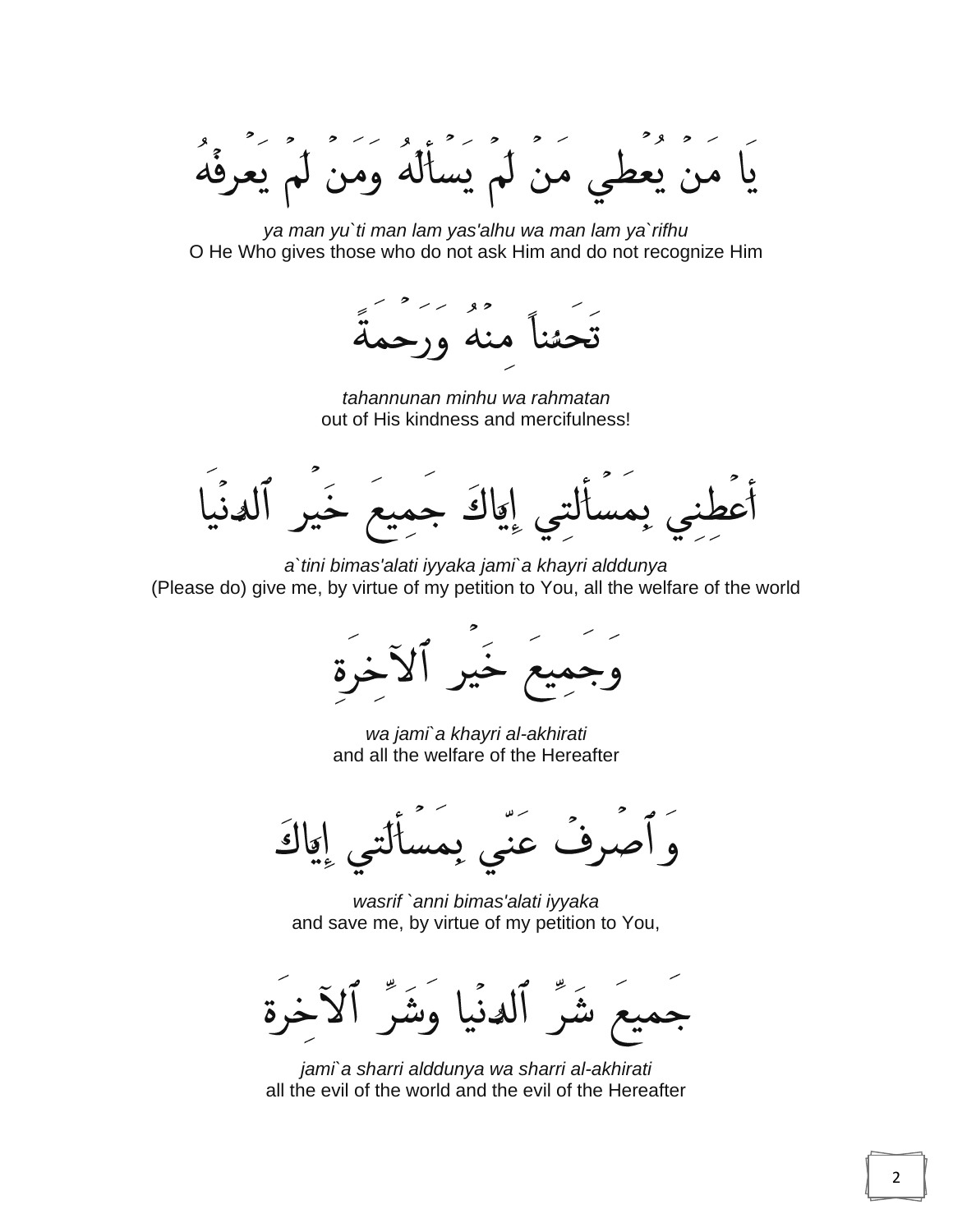ما أعط غَير منقُوم فافه

*fa'innahu ghayru manqusin ma a`tayta* For most certainly, what You give is not deficient

کر یہ وزدنى

*wa zidni min fadlika ya karimu* and increase for me out of Your grace, O All-munificient One!

**The narrator then added that Imam al-Sadiq (peace be upon him) then grasped his beard with his left hand, while saying this supplicatory prayer, and moved ceaselessly the forefinger of his right hand. He then added:**

يَا ذَآ ٱلۡجَلالِ وَا

*Yaa Dhaljalaali Walikraam* O Majestic and Munificent One!

ىا ذا

*Yadhanni`Maai Waljood* O All generous Bestower of blessings!